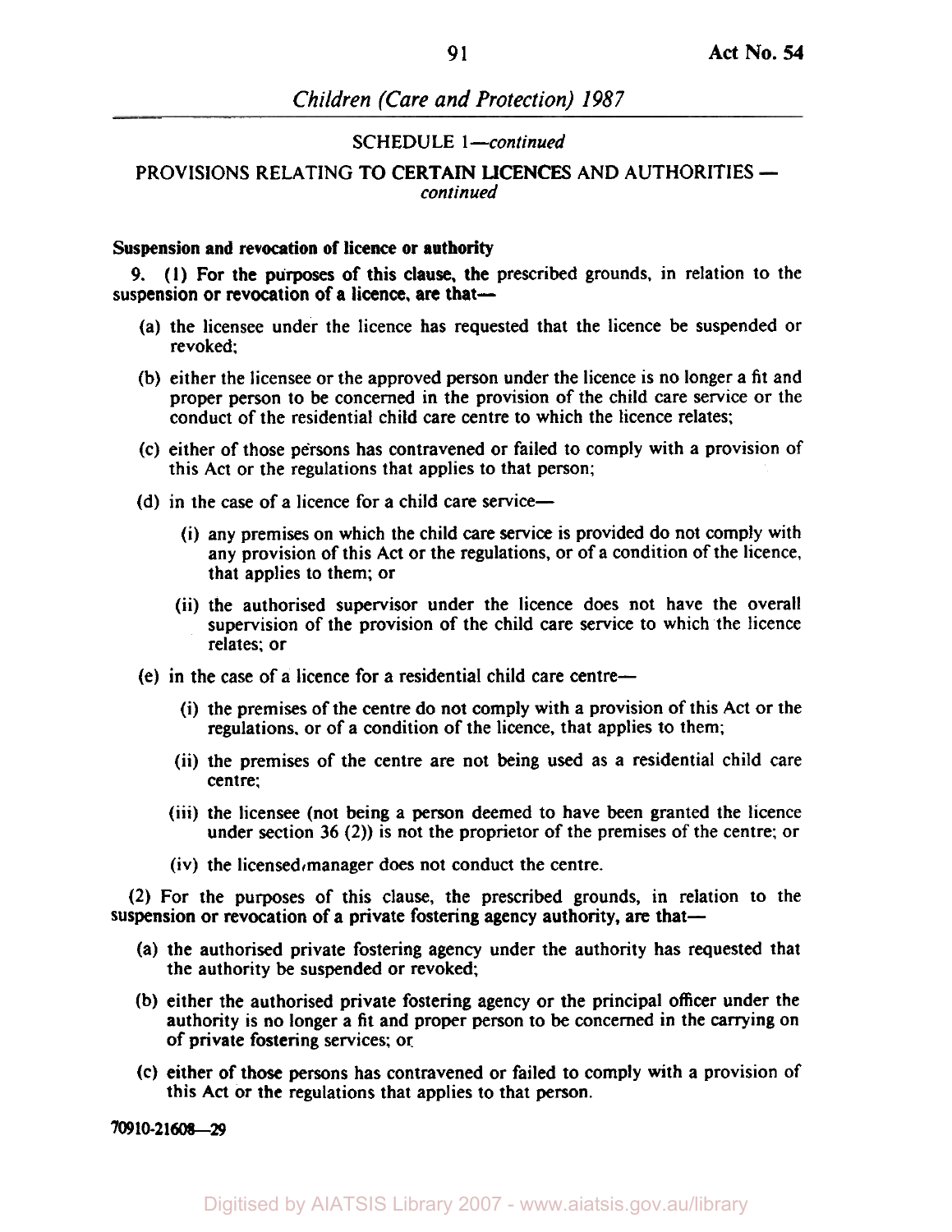#### SCHEDULE *I-continued*

### *continued*  PROVISIONS RELATING TO CERTAIN LICENCES AND AUTHORITIES

(3) For the purposes of this clause, the prescribed grounds, in relation to the suspension or revocation of a fostering authority, are that-

- (a) the holder of the authority has requested that the authority be suspended or revoked;
- (b) the holder of the authority is no longer a fit and proper person to hold the authority; or
- (c) the holder of the authority has contravened or failed to comply with a provision of this Act or the regulations that applies to that person.

**(4)** If the Director-General intends to suspend or revoke a licence or authority, the Director-General shall cause to be served on-

- (a) the licensee under the licence or the holder of the authority; and
- (b) the approved person, if any, under the licence or authority,

a notice stating that. when *28* days have expired after service of the notice, the Director-General intends to suspend the licence or authority for a period (not exceeding *6* months) specified in the notice or to revoke the licence or authority, as the case may be, on the prescribed grounds specified in the notice, unless it has been established to the Director-General's satisfaction that the Director-General should not do so.

*(5)* When *28* days have expired after notices have been served under subclause **(4).**  the Director-General may, after considering any submissions made during that period by the person or persons on whom the notices were served—

- **(a)** suspend the licence or authority to which the notices relate for the period (not exceeding 6 months) specified in the notices; or
- (b) revoke the licence or authority to which the notices relate,

by a further notice served on that person or those persons, which further notice shall specify the prescribed grounds on which the licence or authority **is** suspended or revoked, as the case may be.

(6) Notwithstanding subclauses (4) and *(S),* if the licensee under a licence or the holder of an authority has requested that the licence or authority be suspended or revoked, the Director-General may, by notice served on the licensee or holder of the authority and the approved person, if any, under the licence or authority-

- (a) suspend the licence or authority for the period (not exceeding *6* months) specified in the notice; or
- (b) revoke the licence or authority,

as the case may require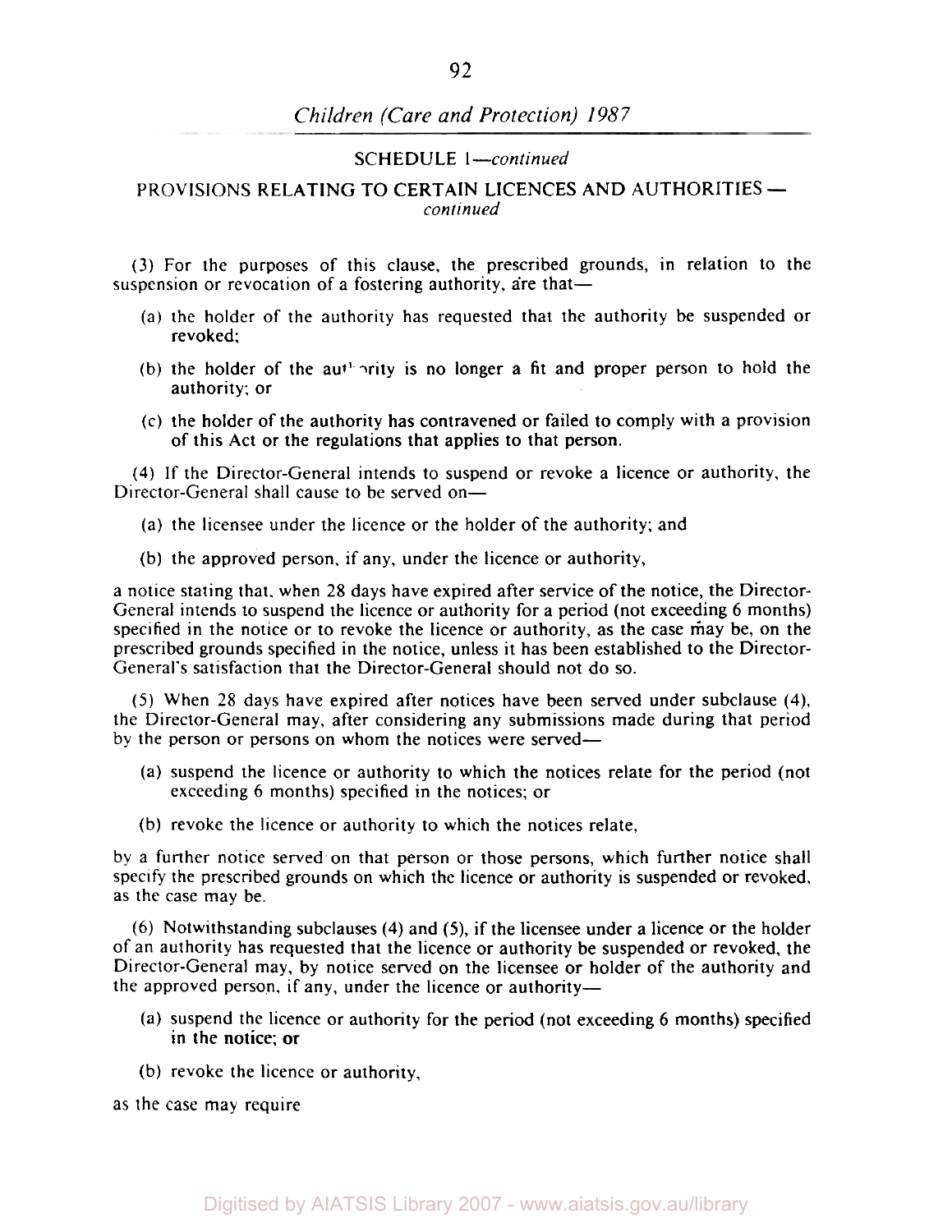## **SCHEDULE** *I-continued*

## *continued*  **PROVISIONS RELATING** TO **CERTAIN LICENCES AND AUTHORITIES**

**(7) A** licence or authority shall be deemed not to be in force during any period for which it is suspended.

**(8)** If a licence or authority has been suspended under this clause for a period, the Director-General may, at any time during that period, restore the licence or authority by serving on both the person who was the licensee under the licence or the holder of the authority, and the person who was the approved person, if any, under the licence or authority, immediately before it was suspended a notice stating that the licence or authority is restored.

### **Temporary authorised supervisors and licensed managers**

**(1)** The Minister may, by an instrument in writing. authorise a person specified 10. in the instrument to act as the approved person under a licence or private fostering agency authority for a period so specified that occurs during an absence (by reason of illness or otherwise) of the approved person under the licence or authority.

**(2)** While a person is authorised by an instrument referred to in subclause **(1)** to act as an approved person under a licence or authority-

- (a) that person shall be deemed to be the person specified under section **32 (1)** (c), **36 (1)** (c) or **41 (1)** (b), as the case may be, in the licence or authority; and
- (b) the conditions of the licence or authority that apply to the approved person under the licence or authority shall, for the purposes of section **31 (4), 34 (2) or 40 (4),**  as the case may require, be deemed to apply to the person **so** authorised as if that person were the approved person under the licence or authority.

**(3)** The Minister may, by notice served on the person specified in an instrument referred to in subclause (I) by which that person was authorised to act as the approved person under a licence or authority, revoke the instrument on any ground that the Minister considers sufficient.

**SCHEDULE** 2

(Sec. 98)

# **CONSTITUTION OF THE CHILDREN'S REVIEW PANEL**

## **Age of members**

**1. A** person of or above the age of 65 years is not eligible to be appointed as a member.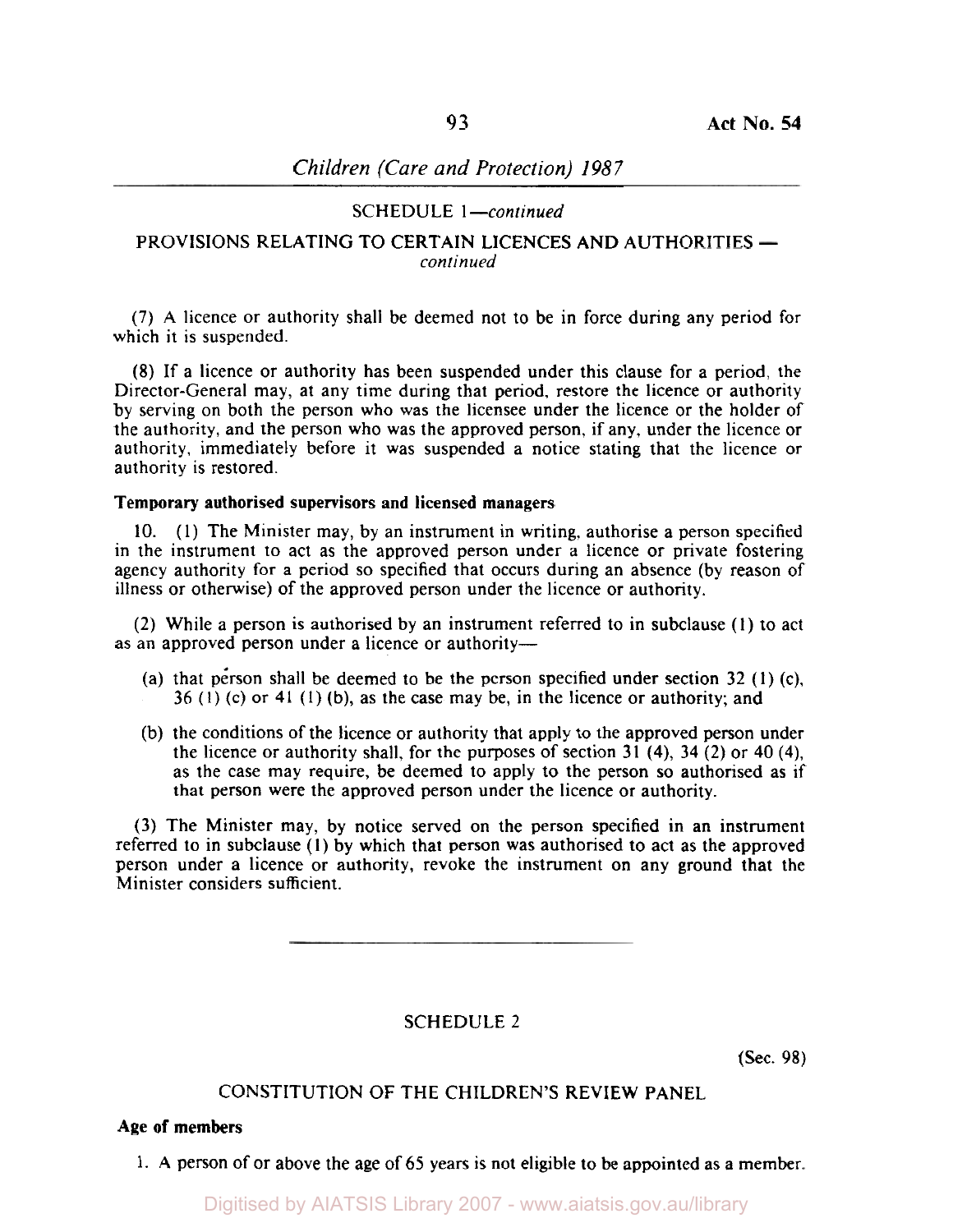### SCHEDULE 2-continued

### CONSTITUTION OF THE CHILDREN'S REVIEW PANEL-continued

### Term and vacation of office, etc.

(I) A member shall hold office for the period of 3 years commencing with the *2.*  day from which the member is declared to be appointed in the instrument of the member's appointment or such shorter period as is specified in that instrument and is, if otherwise qualified. eligible for reappointment.

(2) The Governor may. for any cause that seems sufficient, remove a member from office.

(3) **A** member shall be deemed to have vacated office-

- (a) if the member dies;
- (b) if the member resigns office by instrument in writing addressed to the Minister;
- (c) if the member becomes a temporary patient or a continued treatment patient within the meaning of the Mental Health Act 1958, a forensic patient within the meaning of the Mental Health Act 1983 or a protected person within the meaning of the Protected Estates Act 1983;
- (d) upon the member's reaching the age of *65* years;
- (e) if the member is removed from office by the Governor; or
- *(f)* if being an officer when the member was appointed a member, the member ceases to be an officer.

### Remuneration, etc.

(I) **A** member (other than a full-time President or a public servant) is entitled to 3. be paid such remuneration (including travelling and subsistence allowances) as the Minister may from time to time determine in respect of the member.

- (2) A full-time President is entitled to be paid-
- (a) remuneration in accordance with the Statutory and Other Offices Remuneration Act 1975: and
- (b) such travelling and subsistence allowances as the Minister may from time to time determine in respect of the full-time President.

(3) The Public Service Act 1979 does not apply to or in respect of the appointment **of** a member and a member is not. as a member, subject to that Act.

### President and Deputy President

(1) The President or Deputy President holds office until ceasing to be a member **4.**  and is eligible. if reappointed as a member, to be appointed or reappointed. as the case may be. as President or Deputy President.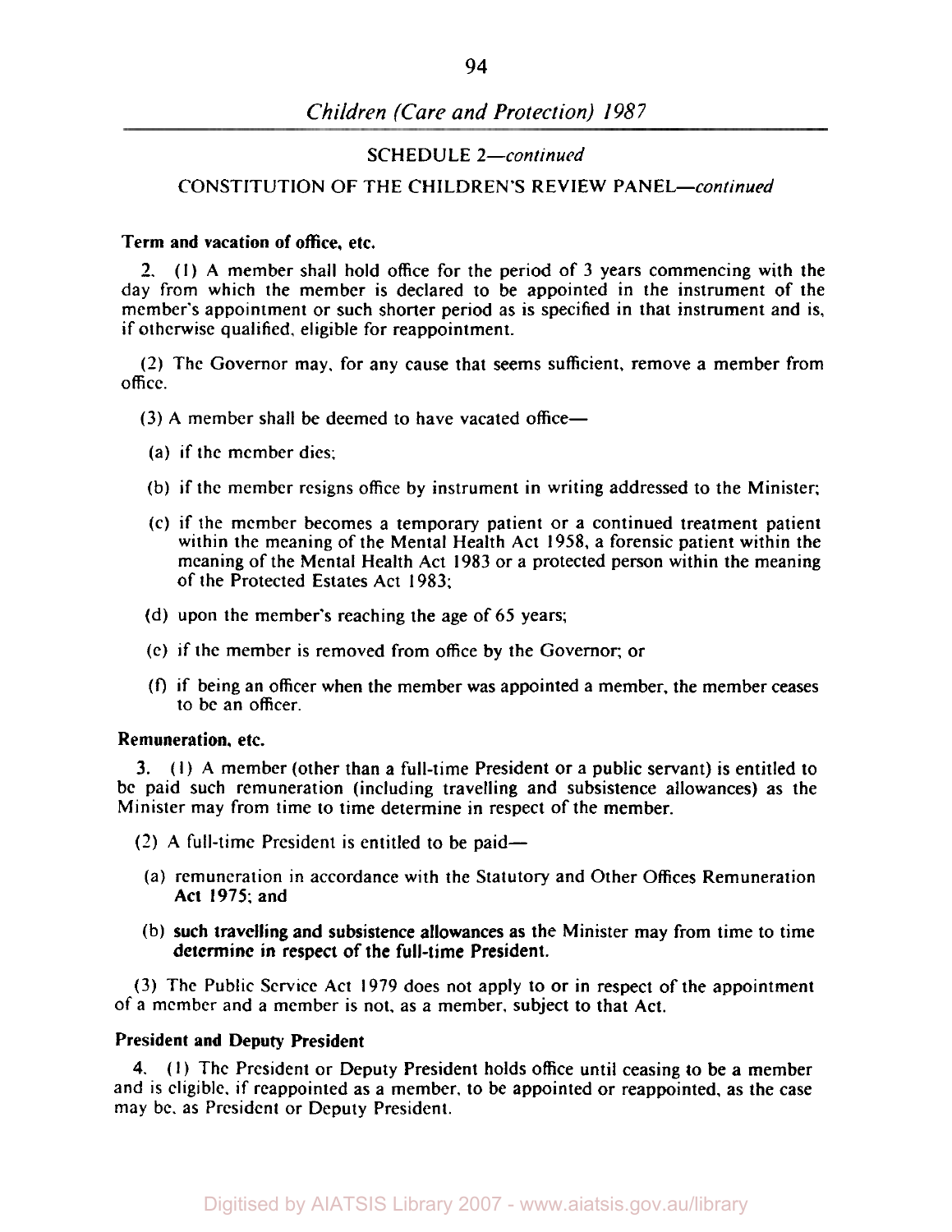SCHEDULE 2-continued

CONSTITUTION **OF** THE CHILDREN'S REVIEW PANEL-continued

- (2) The Deputy President may exercise the President's functions-
- $(a)$  if the President-
	- (i) delegates those functions to the Deputy President under clause *5:*
	- (ii) is absent from New South Wales: or
	- (iii) is prevented by illness or other incapacity from exercising those functions: or
- (b) if there is no person holding the office of President

**(3)** While the Deputy President is entitled to exercise the President's functions, a reference in Part **7** and this Schedule to the President shall be construed as a reference to the Deputy President.

**(4)** While the Deputy President exercises the President's functions, the Deputy President shall be deemed to be the President.

*(5)* No person shall be concerned to inquire whether or not any occasion has arisen authorising the Deputy President to exercise the President's functions. and all acts or things done-or omitted to be done by the Deputy President when exercising those functions shall be as valid and shall have the same consequences as if they had been done or omitted to be done by the President.

#### **Delegation**

**5.**  (I) The President may delegate to the Deputy President the exercise of any of the President's functions.

- $(2)$  A delegation-
- (a) shall be in writing:
- (b) may be general or limited: and
- (c) may be revoked. wholly or partly, by the President.

**(3)** The Deputy President is. in the exercise of a function delegated under this clause. subject to such conditions as are specified in the instrument of delegation.

**(4)** A delegation under this clause does not prevent the exercise **of** a function by the President.

#### **Preservation of rights of full-time President previously public servant, etc.**

President was, immediately before being appointed as full-time President-*6.* (i) Subject to subclause **(2)** and to the terms of appointment, where Ihe full-time

(a) an officer of the Public Service or a Teaching Service;

(b) a contributor to a superannuation scheme;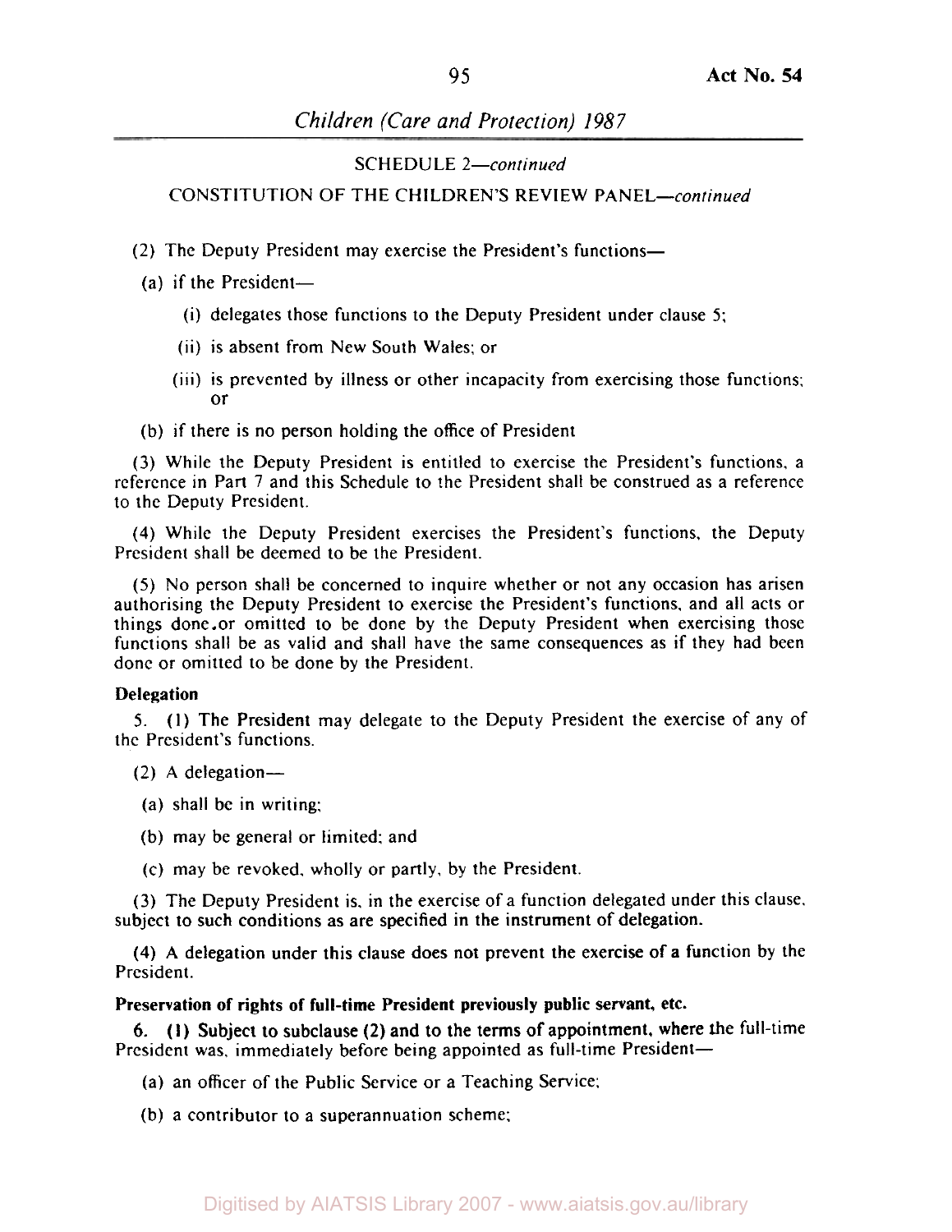## SCHEDULE 2-continued

## CONSTITUTION OF THE CHILDREN'S REVIEW PANEL-continued

- (c) an officer employed by a statutory body; or
- (d) a person in respect of whom provision was made by any Act for the retention of any rights accrued **or** accruing to the person as an officer **or** employee,

he **or** she-

- (e) shall retain any rights accrued **or** accruing to him or her as such an officer, contributor or person;
- **(f)** may continue to contribute to any superannuation scheme to which he **or** she was a contributor immediately before being appointed as full-time President; and
- (g) shall be entitled to receive any deferred **or** extended leave and any payment, pension or gratuity,

as if he **or** she had continued to be such an officer, contributor **or** person during his **or**  her service as full-time President and—

- (h) his or her service as full-time President shall be deemed to be service as an officer **or** employee for the purpose of any law under which those rights accrued or were accruing, under which he or she continues to contribute **or** by which that entitlement is conferred; and
- (i) he **or** she shall be deemed to be an officer or employee, and the Government shall be deemed to be the employer, for the purposes of the superannuation scheme to which he **or** she is entitled to contribute under this clause.

(2) If the full-time President would, but for this subclause, be entitled under subclause (I) to contribute to a superannuation scheme **or** to receive any payment, pension **or**  gratuity under the scheme, he **or** she shall not be **so** entitled upon becoming (whether upon appointment as full-time President **or** at any later time while holding office as fulltime President) a contributor to any other superannuation scheme, and the provisions of subclause **(1)** (i) cease to apply to **or** in respect of him **or** her and the Government in any case where he or she becomes a contributor to any such other superannuation scheme.

**(3)** Subclause (2) does not prevent the payment to the full-time President upon his or her ceasing to be a contributor to a superannuation scheme of such amount as would have been payable to him **or** her if he **or** she had ceased, by reason of resignation, to be an officer **or** employee for the purposes of the scheme.

**(4)** The full-time President shall not, in respect of the same period of service, be entitled to claim a benefit under this Act and another Act.

*(5)* In this clause-

"statutory body" means any body declared under clause *8* to be a statutory body for  $\sim$  the purposes of this Schedule;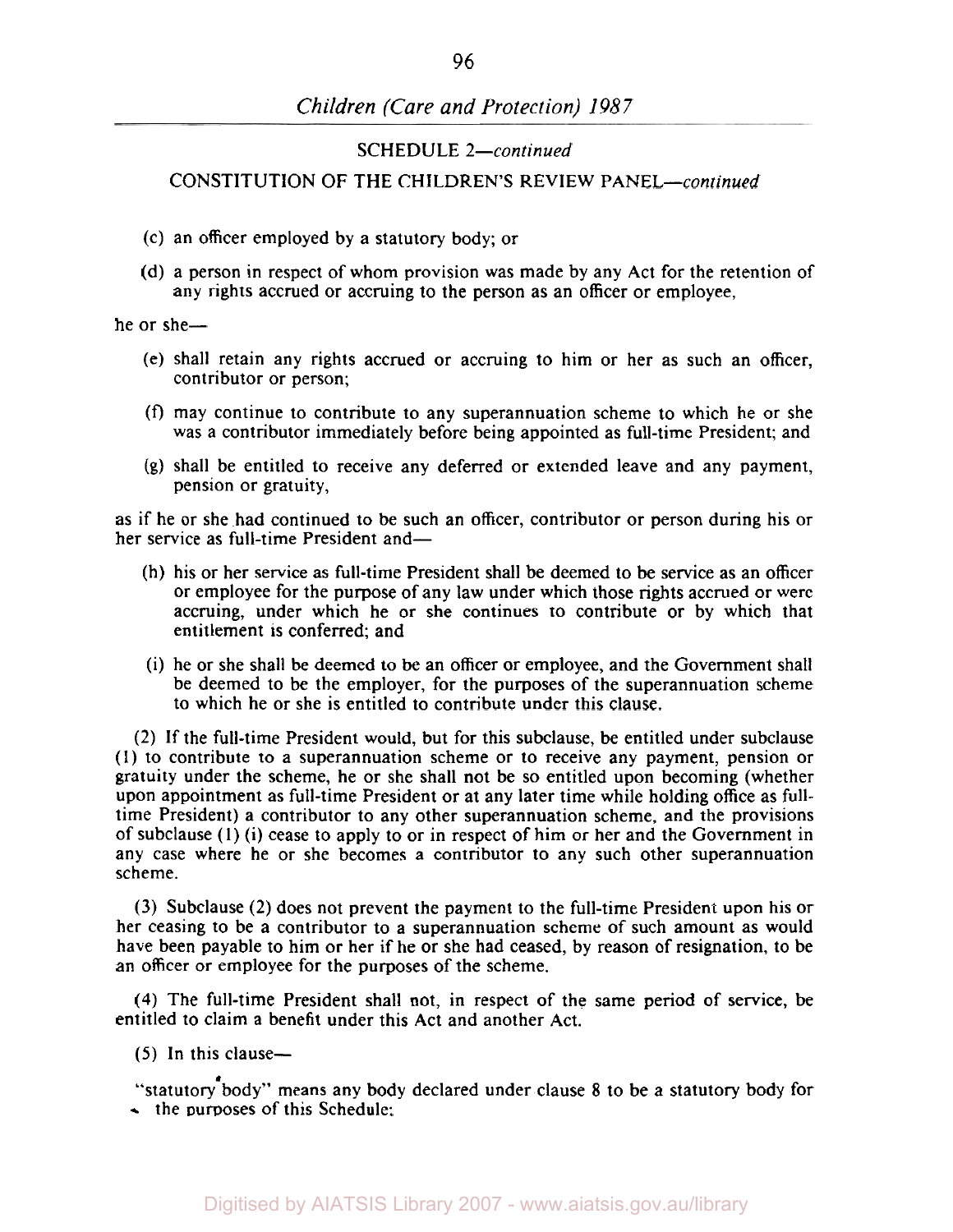## SCHEDULE *2-continued*

## CONSTITUTION OF THE CHILDREN'S REVIEW PANEL-continued

"superannuation scheme" means a scheme, fund or arrangement under. which any superannuation or retirement benefits are provided and which is established by or under any Act.

## **Full-time President entitled to reappointment to former employment in certain cases**

- **7.** (I) A person who--
- (a) ceases to be a full-time President because of the expiration of the period for which the person was appointed or by reason of resignation;
- (b) was, immediately before being appointed as full-time President-
	- (i) an officer of the Public Service or a Teaching Service; or
	- (ii) an officer or employee of a statutory body; and
- had the person continued to be such an officer or employee, (c) has not attained the age at which the person would have been entitled to retire

shall be entitled to be appointed to some position in the Public Service, the Teaching Service or the service of that statutory body, as the case may be, not lower in classification and salary than that which the person held immediately before being appointed as full-time President.

- (2) Where subclause (1) does not apply to a person who-
- (a) was, immediately before being appointed to a full-time office constituted by an Act. an officer or employee referred to in subclause (I) (b); and
- (b) is after that appointment appointed as full-time President,

the person shall have such rights (if any) to appointment as such an officer or employee, in the event of ceasing to be full-time President, as are specified in the instrument of appointment as full-time President or as are agreed upon by the person and by or on behalf of the Government.

- **(3)** In this clause-
- "statutory body" means any body declared under clause **8** to be a statutory body for the purposes of this Schedule.

## **Declaration of statutory bodies**

**8.** The Governor may. by proclamation published in the Gazette, declare any body constituted by or under any Act to be a statutory body for the purposes of this Schedule.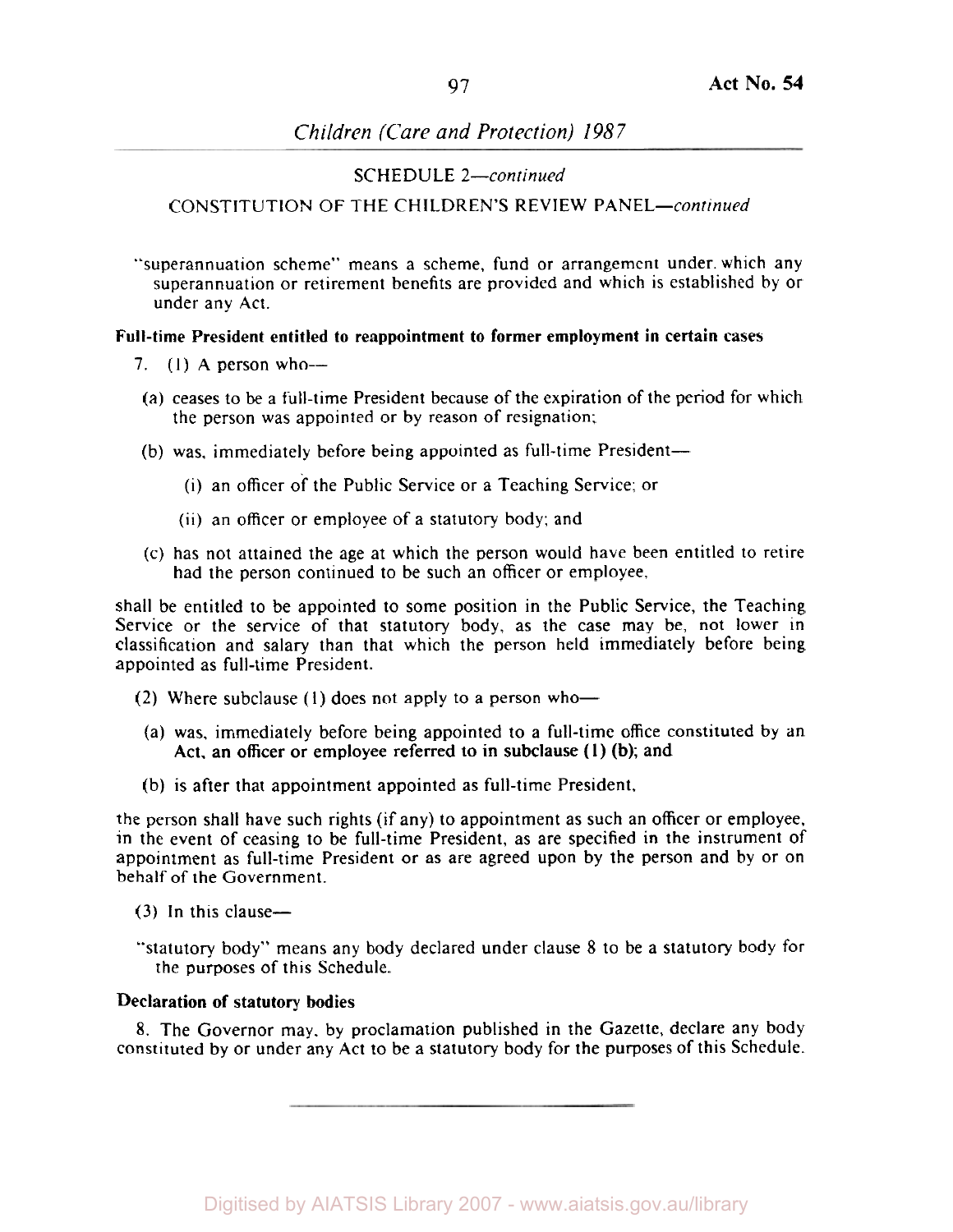## SCHEDULE 3

(Sec. 103)

## CONSTITUTION OF THE COMMUNITY WELFARE APPEALS TRIBUNAL

### **Age of members**

I. A person of or above the age of *65* years is not eligible to be appointed as a member.

### **Term and vacation of office, etc.**

2. (I) A member shall hold office for the period of 3 years commencing with the day from which the member is declared to be appointed in the instrument of the member's appointment or such shorter period as is specified in that instrument and is, if otherwise qualified, eligible for reappointment.

(2) The Governor may remove a member from office for inability, misbehaviour or failure to comply with the conditions of the member's appointment.

(3) A member shall be deemed to have vacated office-

- (a) if the member dies;
- (b) if the member resigns office by instrument in writing addressed to the Minister;
- (c) if the member becomes a temporary patient or a continued treatment patient within the meaning of the Mental Health Act 1958, a forensic patient within the meaning of the Mental Health Act 1983 or a protected person within the meaning of the Protected Estates Act 1983;
- (d) upon the member's reaching the age of *65* years; or
- (e) if the member is removed from office by the Governor.

#### **Remuneration, etc.**

(1) A member is entitled to be paid such remuneration (including travelling and 3. subsistence allowances) as the Minister may from time to time determine in respect of the member.

(2) The Public Service Act 1979 does not apply to or in respect of the appointment of a member and a member is not, as a member, subject to that Act.

## **President and Deputy President**

(I) The President or Deputy President holds office until ceasing to be a member **4.**  and is eligible, if reappointed as a member, to be appointed or reappointed, as the case may be, as President or Deputy President.

- (2) The Deputy President may exercise the President's functions-
- (a) if the President $-$ 
	- (i) delegates those functions to the Deputy President under clause *5;*
	- (ii) is absent from New South Wales; or
	- (iii) is prevented by illness or other incapacity from exercising those functions; or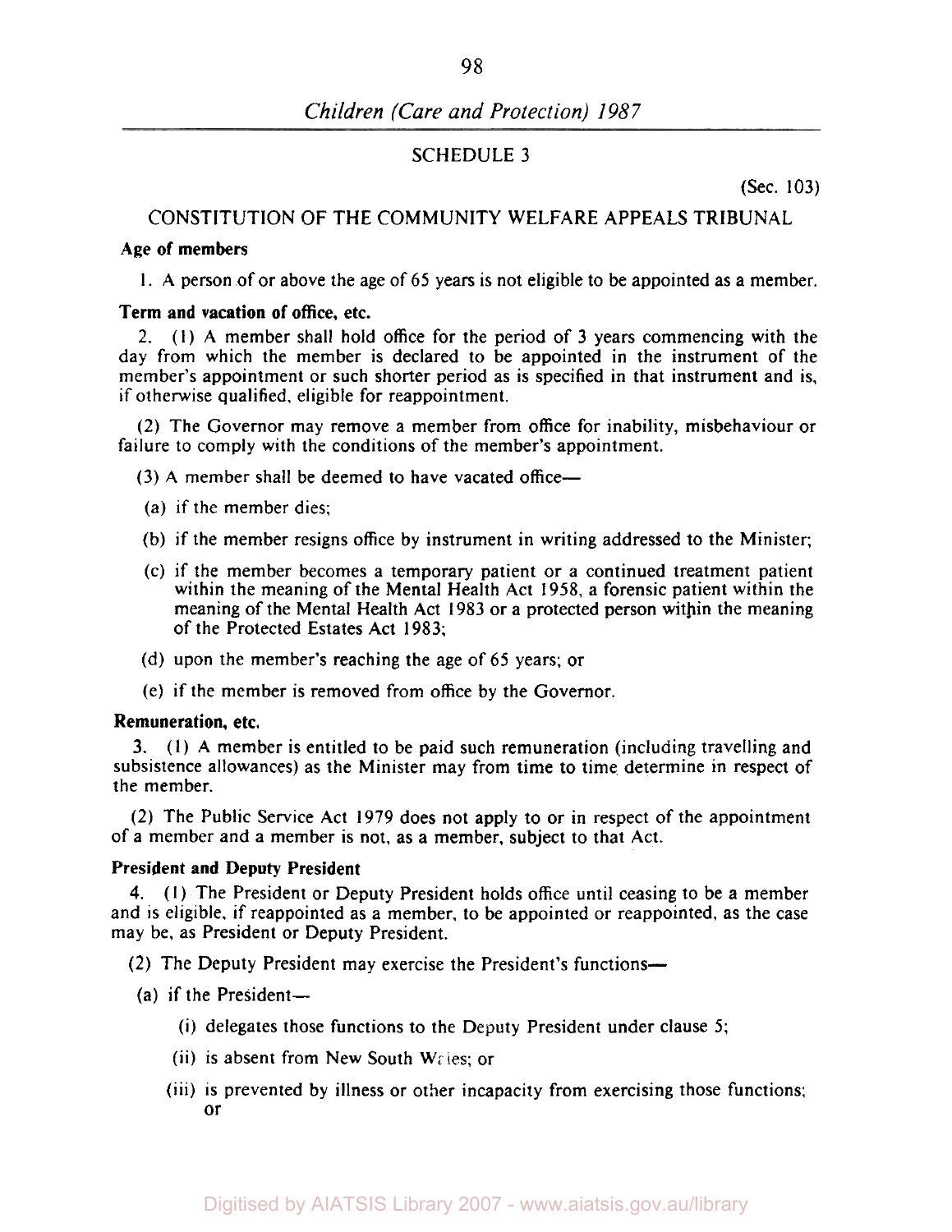### SCHEDULE *3-continued*

## *continued*  CONSTITUTION OF THE COMMUNITY WELFARE APPEALS TRIBUNAL-

(b) if there is no person holding the office of President.

*(3)* While the Deputy President is entitled to exercise the President's functions. a reference in Part 8 and this Schedule to the President shall be construed as a reference to the Deputy President.

**(4)** While the Deputy President exercises the President's functions. the Deputy President shall be deemed to be the President.

*(5)* No person shall be concerned to inquire whether or not any occasion has arisen authorising the Deputy President to exercise the President's functions, and all acts or things done or omitted to be done by the Deputy President when exercising those functions shall be as valid and shall have the same consequences as if they had been done or omitted to be done by the President.

#### **Delegation**

**5.**  (I) The President may delegate to the Deputy President the exercise of any of the President's functions.

- (2) **A** delegation-
- (a) shall be in writing;
- (b) may be general or limited; and
- **(c)** may be revoked, wholly or partly, by the President.

(3) The Deputy President is, in the exercise of a function delegated under this clause, subject to such conditions as are specified in the instrument of delegation.

**(4) A** delegation under this clause does not prevent the exercise of a function by the President.

## SCHEDULE **4**

(Sec. *103)* 

## PROCEDURE OF THE COMMUNITY WELFARE APPEALS TRIBUNAL

#### **Composition of the Tribunal for the purpose of hearing proceedings**

not **less** than 3 and not more than *5* members nominated by the President. **1. (1)** The Tribunal shall. for the purpose of hearing proceedings, be constituted by

(2) A nomination may be made generally or for a particular case or class of cases.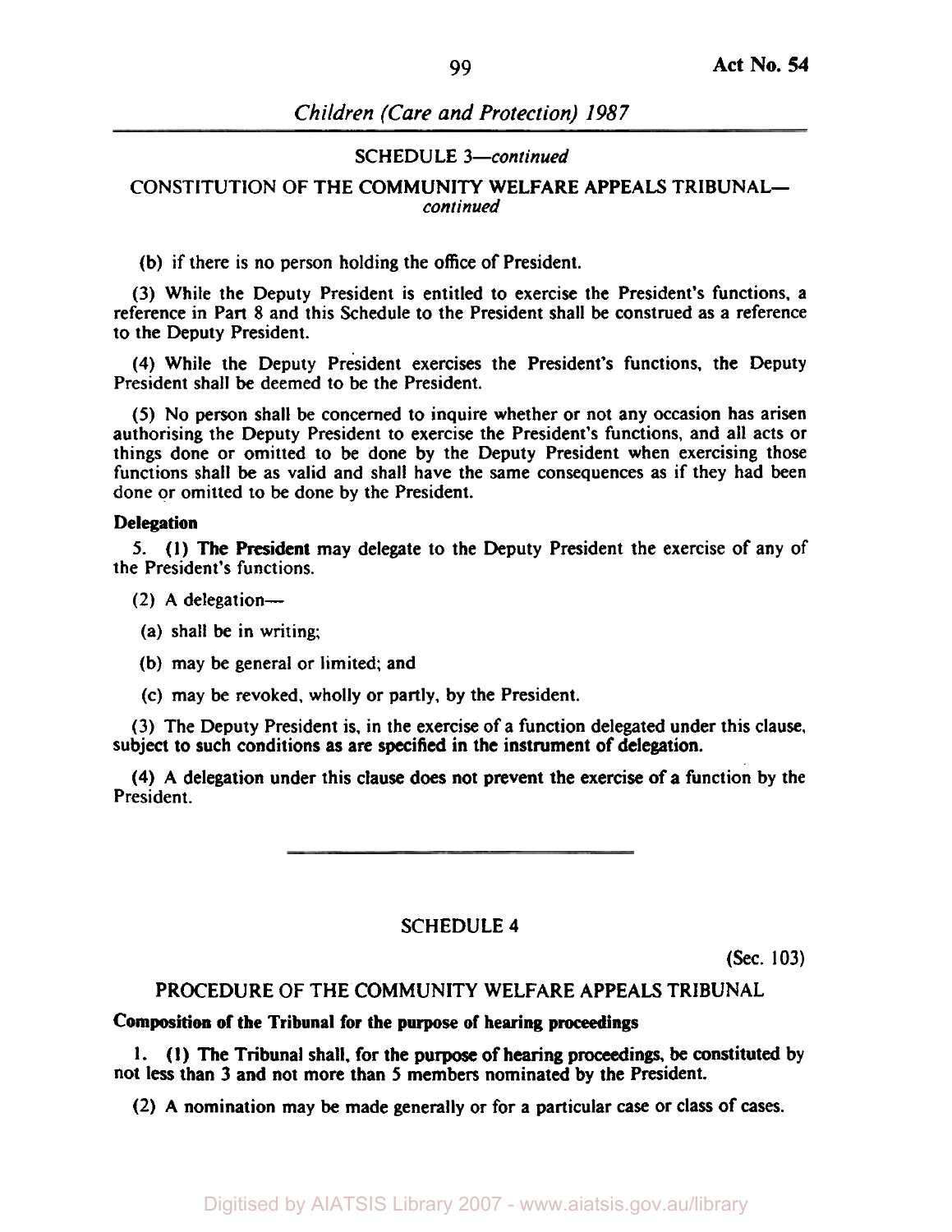### SCHEDULE 4-continued

#### continued PROCEDURE OF THE COMMUNITY WELFARE APPEALS TRIBUNAL-

(3) The President shall notify a nominated member of the member's nomination as soon as practicable after the nomination is made.

(4) If the nominated members do not include the President or the Deputy President, the President shall nominate one of the members so nominated as Chairperson of the Tribunal and shall, when notifying the member so nominated of the member's nomination, notify the member also of the member's nomination as Chairperson.

#### Sittings of the Tribunal

Tribunal may be held at the same time. 2. If the Governor has appointed 6 or more members, more than one sitting of the

#### Procedure at sittings of the Tribunal

3. The procedure for the arranging of, and for the conduct of business at, any sitting of the Tribunal shall, subject to this Schedule and any rules of the Tribunal made under clause 21, be as determined by the Tribunal.

#### Chairperson and votes of members

- 4.  $(1)$  At a sitting of the Tribunal-
- (a) if the President has nominated himself or herself as a member of the Tribunalthe President;
- (b) if the President has not nominated himself or herself, but has nominated the Deputy President, as a member of the Tribunal—the Deputy President; or
- (c) if the President has nominated a member as Chairperson as referred to in clause  $1(4)$ -the member.

shall preside as Chairperson of the Tribunal.

votes of the members present and voting, (2) Questions arising at a sitting of the Tribunal shall be determined by a majority of

deliberative vote and, in the event of an equality of votes, a second or casting vote. (3) The member presiding as Chairperson at a sitting of the Tribunal shall have a

### Preliminary conference

*5.* The Tribunal or. if the Tribunal so directs, a member may, before formally commencing to hear any proceedings with respect to any decision of the Minister or the Director-General, confer informally with the parties to the proceedings and make any determination with respect to the decision that is agreed to by the parties to the proceedings.

## Adjournment

dates and places. and for such reasons, as it thinks fit. *6.* (1) The Tribunal may from time to time adjourn its proceedings to such times,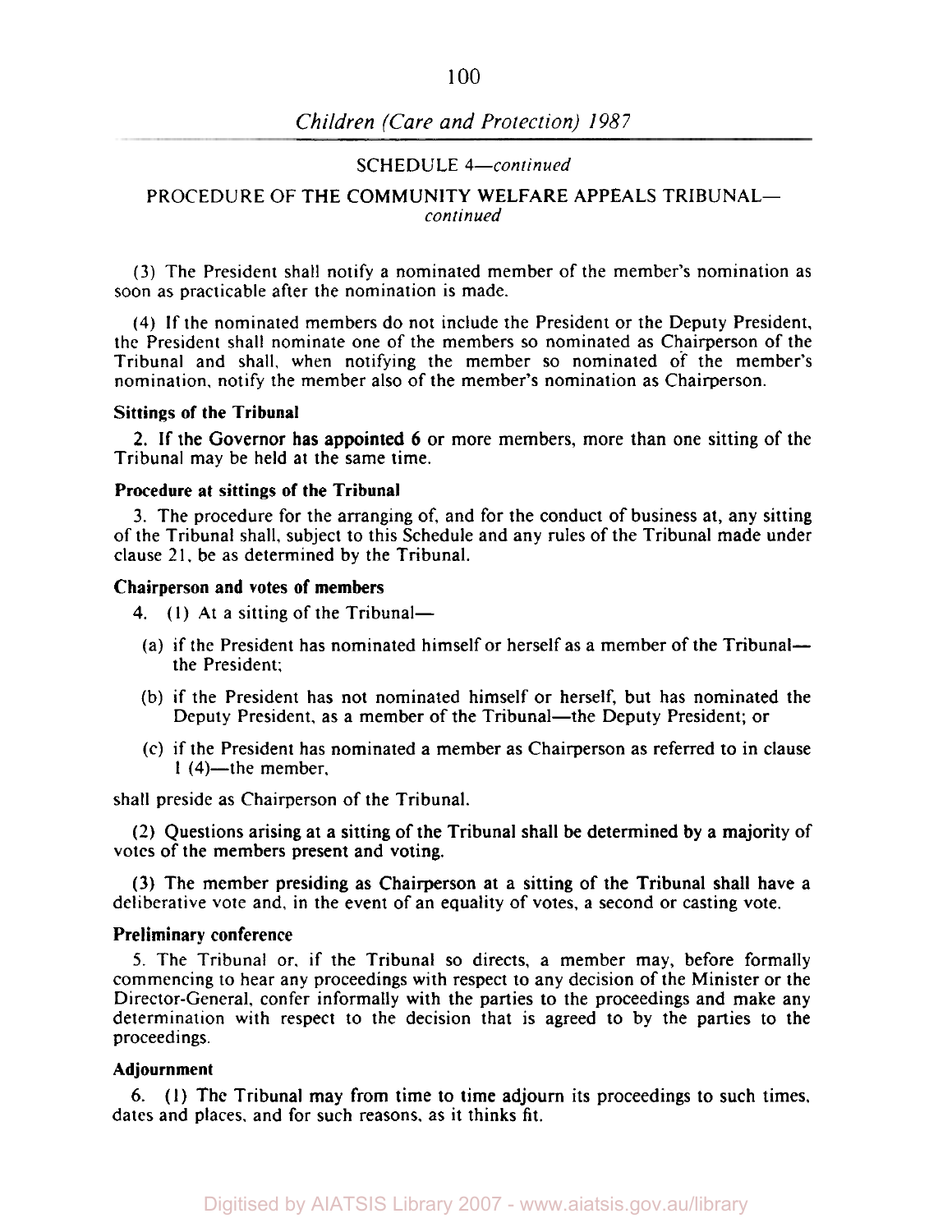#### SCHEDULE *4-continued*

## *continued*  PROCEDURE OF THE COMMUNITY WELFARE APPEALS TRIBUNAL-

(2) In the absence from a sitting of the Tribunal of one or more, but not all, of the members nominated to constitute the Tribunal at that sitting, the remaining member or members may exercise the Tribunal's function under subclause ( 1).

#### Evidence

7. (1) The Tribunal is not bound by the rules of evidence but may inform itself on any matter in such manner as it thinks fit.

(2) Proceedings before the Tribunal shall be by way of a new hearing and no weight shall be given to the decision of the Minister or the Director-General that is the subject of the proceedings.

#### Exclusion of the public

(1) Proceedings before the Tribunal shall be open to the public unless the 8. Tribunal, in any particular case, determines that the proceedings shall be conducted wholly or partly in camera.

(2) The provisions of section 68 apply to proceedings before the Tribunal with respect to a child in the same way as they apply to proceedings referred to in those provisions.

#### Right of appearance

(1) In any proceedings before the Tribunal, the parties to the proceedings may 9. appear in person or be represented by a barrister or solicitor or, by leave of the Tribunal, by an agent.

(2) The Tribunal, in proceedings before it with respect to a child, may appoint a person to act as guardian ad litem for the child.

(3) The Tribunal, in proceedings before it relating to a child, may, if it appears to the Tribunal that the child ought to be separately represented-

- (a) order that the child be separately represented; and
- (b) make such other orders as it thinks necessary for the purpose of securing separate representation for the child.

*(4)* A person is not entitled to legal aid under the Legal Aid Commission Act 1979 merely because the Tribunal has made an order under subclause (3) (b).

#### Presentation of cases

10. A party to proceedings before the Tribunal may-

- **(a)** call and examine any witness;
- (b) cross-examine any witness called by another party;
- (c) examine any copy of any document or part of a document lodged with the Tribunal under section 106;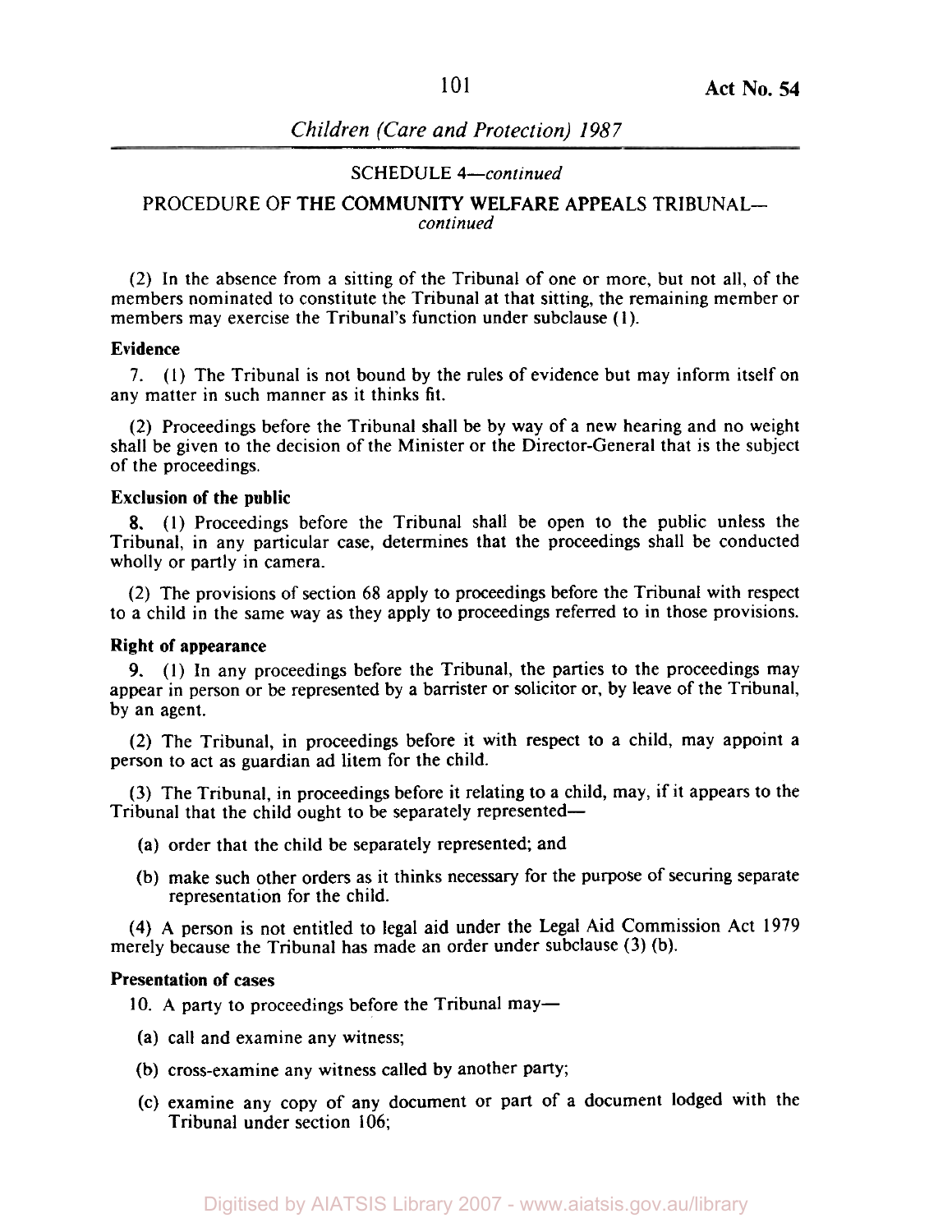## SCHEDULE *4-continued*

# PROCEDURE OF THE COMMUNITY WELFARE APPEALS TRIBUNAL-

*continued* 

- (d) give evidence on oath;
- (e) produce documents and exhibits to the Tribunal; and
- **(9** otherwise adduce. orally or in writing, to the Tribunal such matters, and address the Tribunal on such matters, as are relevant to the proceedings.

## **Powers of the Chairperson of the Tribunal**

- I **1.**  (I) The member presiding as Chairperson at a sitting of the Tribunal may-
- (a) by instrument in writing require any person on whom the instrument is served personally or by post-
	- (i) to appear before the Tribunal for the purpose of giving evidence: or
	- (ii) to produce to the Tribunal any document (including a document in the possession of or belonging to the Crown) that is relevant to the proceedings before the Tribunal.

at a time. date and place specified in the instrument;

- giving evidence on oath; and (b) require a person who appears before the Tribunal to be sworn for the purpose of
- (c) administer an oath referred to in paragraph (b).

(2) When a document is produced to the Tribunal pursuant to a requirement made under subclause (1), the Tribunal may take possession of the document for such period as it considers necessary for the purpose of hearing the proceedings before it.

## **Questions of a member**

**(1)** A member may require a person (including an officer or employee of the **12.**  Crown) who appears before the Tribunal to answer a question that is reasonably related to the proceedings before the Tribunal.

(2) A person is not excused from answering a question put to the person by a member on the ground that the answer might tend to incriminate the person but, where the person claims. before answering the question, that the answer might tend to incriminate the person. neither the question nor the answer is admissible in evidence against the person in criminal proceedings. other than proceedings under clause 13 (c) or proceedings in relation **to** a charge of perjury in respect of the answer.

## **Offences**

13. A person shall not-

(a) refuse, fail or neglect to comply with a requirement made of the person under clause I I or 12 by a member to the extent to which the person is lawfully able to comply with the requirement;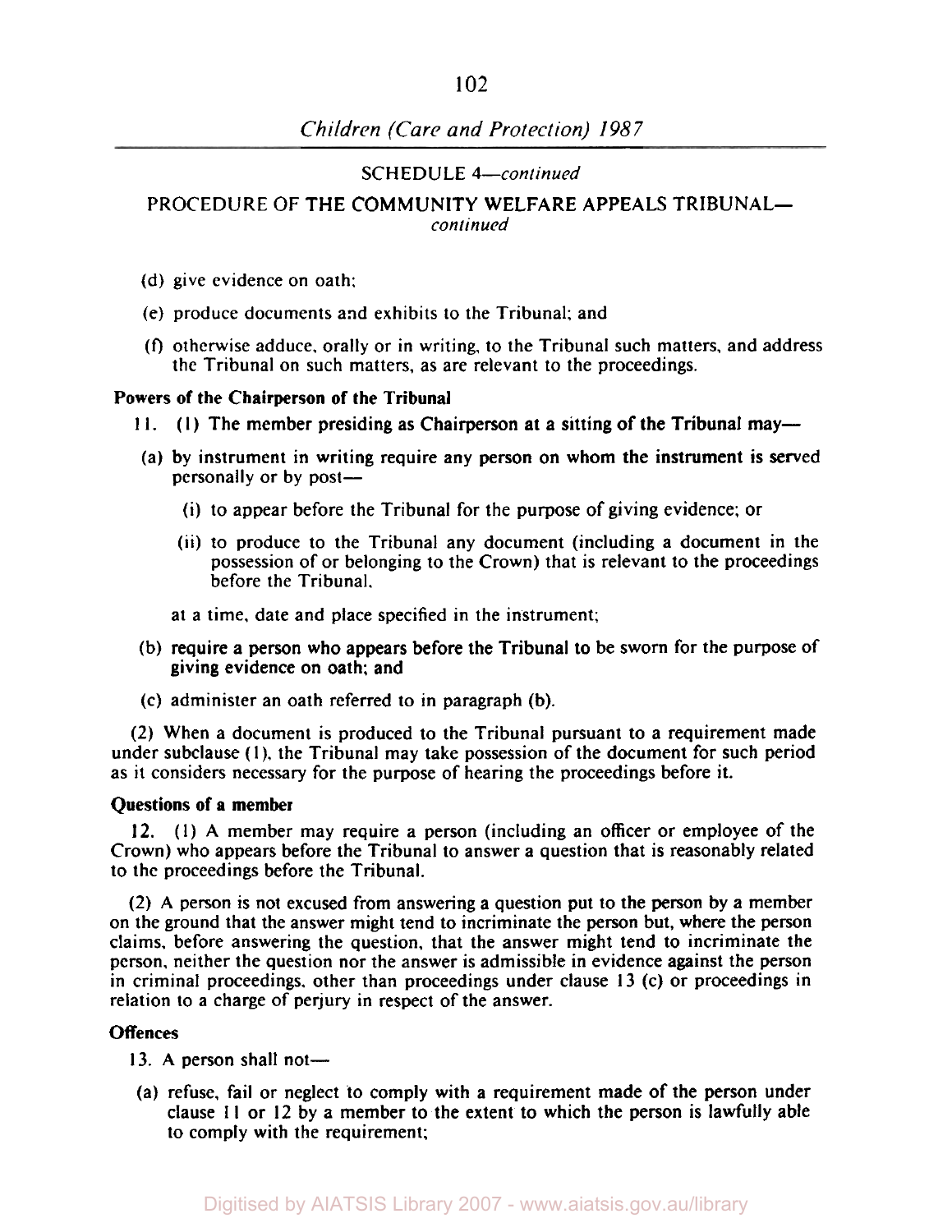### SCHEDULE *4-continued*

### PROCEDURE OF THE COMMUNITY WELFARE APPEALS TRIBUNAL*continucd*

- (b) in purported compliance with a requirement made of the person under clause I I (I) (a) (ii) by a member. produce any document knowing it to be false or misleading in a material particular; or
- (c) not having been sworn, make a statement that is false or misleading in a material particular when the person is appearing before the Tribunal.

Penalty: \$100.

#### **Witnesses' expenses**

**14.** A person, other than an officer, who is required to appear or to give evidence before the Tribunal is entitled to be paid such allowances and expenses as the Minister may determine in respect of the person.

## **Form of decisions of the Tribunal**

(I) A decision of the Tribunal with respect to proceedings before it shall be in **15.**  the form of an instrument in writing setting out the reasons for the decision and shall be signed by the member who presided as Chairperson at the sitting of the Tribunal at which the decision was made.

(2) No decision of the Tribunal shall be vitiated merely because of any informality or want of form.

#### **costs**

16. (I) The costs of any proceedings before the Tribunal shall be in the discretion of the Tribunal which may direct to and by whom, and in what manner, those costs or any part of those costs shall be paid.

(2) Any such costs may be recovered as a debt in any court of competent jurisdiction.

(3) A certificate purporting to be signed by the President and containing a statement as to any matters relating to the award of costs under this clause is admissible in evidence and is prima facie evidence of those matters.

#### **Records of proceedings**

a record of the proceedings at the sitting to be made. 17. (I) The member presiding as Chairperson at a sitting of the Tribunal shall cause

expiration of such period as may be prescribed by the regulations. (2) Records made for the purposes of subclause (I) may be destroyed after the

## **Authentication of documents, etc.**

authenticated if it is signed by the President or the Deputy President. 18. (I) Any document requiring authentication by the Tribunal is sufficiently

President when appearing on a document issued by the Tribunal. (2) Judicial notice shall be taken of the signature of the President or the Deputy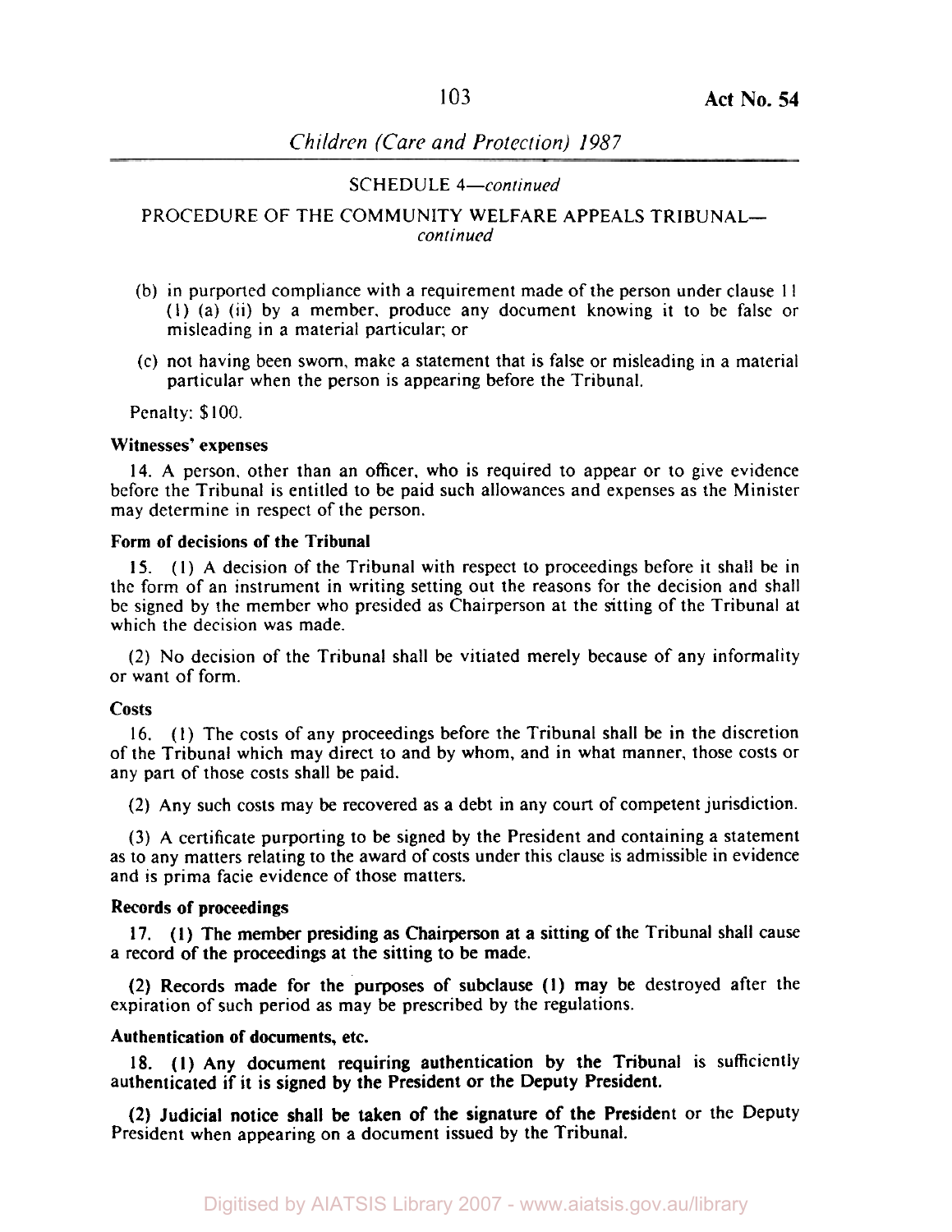## SCHEDULE *4-continued*

#### *continued*  PROCEDURE OF THE COMMUNITY WELFARE APPEALS TRIBUNAL-

#### Certain proceedings prohibited

19. No proceedings lie against the Tribunal or a member for or on account of any act. matter or thing done or ordered to be done or omitted or suffered to be done by the Tribunal or member and purporting to be done, ordered, omitted or suffered, for the purpose of carrying out the provisions of this Act, if the Tribunal or member has acted in good faith and with reasonable care.

#### Application of the Defamation Act **1974**

the Tribunal shall be deemed to be an inquiry within the meaning of that section. 20. For the purposes of section **18** of the Defamation Act *1974,* the proceedings of

#### Rules

21. (1) Five members nominated by the President (who shall include the President or the Deputy President, or both) may together make rules, not inconsistent with this Act or the regulations, for or with respect to the practice and procedure of the Tribunal.

- (2) A provision of a rule may-
- (a) apply generally or be limited in its application by reference to specified exceptions or factors;
- (b) apply differently according to different factors of a specified kind; or
- (c) authorise any matter or thing to be from time to time determined, applied or regulated by any specified person or body,

or may do any combination of those things.

shall prevail to the extent of the inconsistency. (3) If there is an inconsistency between the rules and the regulations, the regulations

- $(4)$  A rule shall-
- (a) be published in the Gazette;
- (b) take effect on and from the date of publication or a later date specified in the rule; and
- (c) be laid before each House of Parliament within *14* sitting days of that House after the date of publication.

*(5)* If either House of Parliament passes a resolution, of which notice has been given within **15** sitting days of that House after a rule has been laid before it, disallowing the rule or any part thereof, the rule or part thereupon ceases to have effect.

(6) For the purposes of subclauses **(4)** and **(5),** sitting days shall be counted, whether or not they occur during the same session.